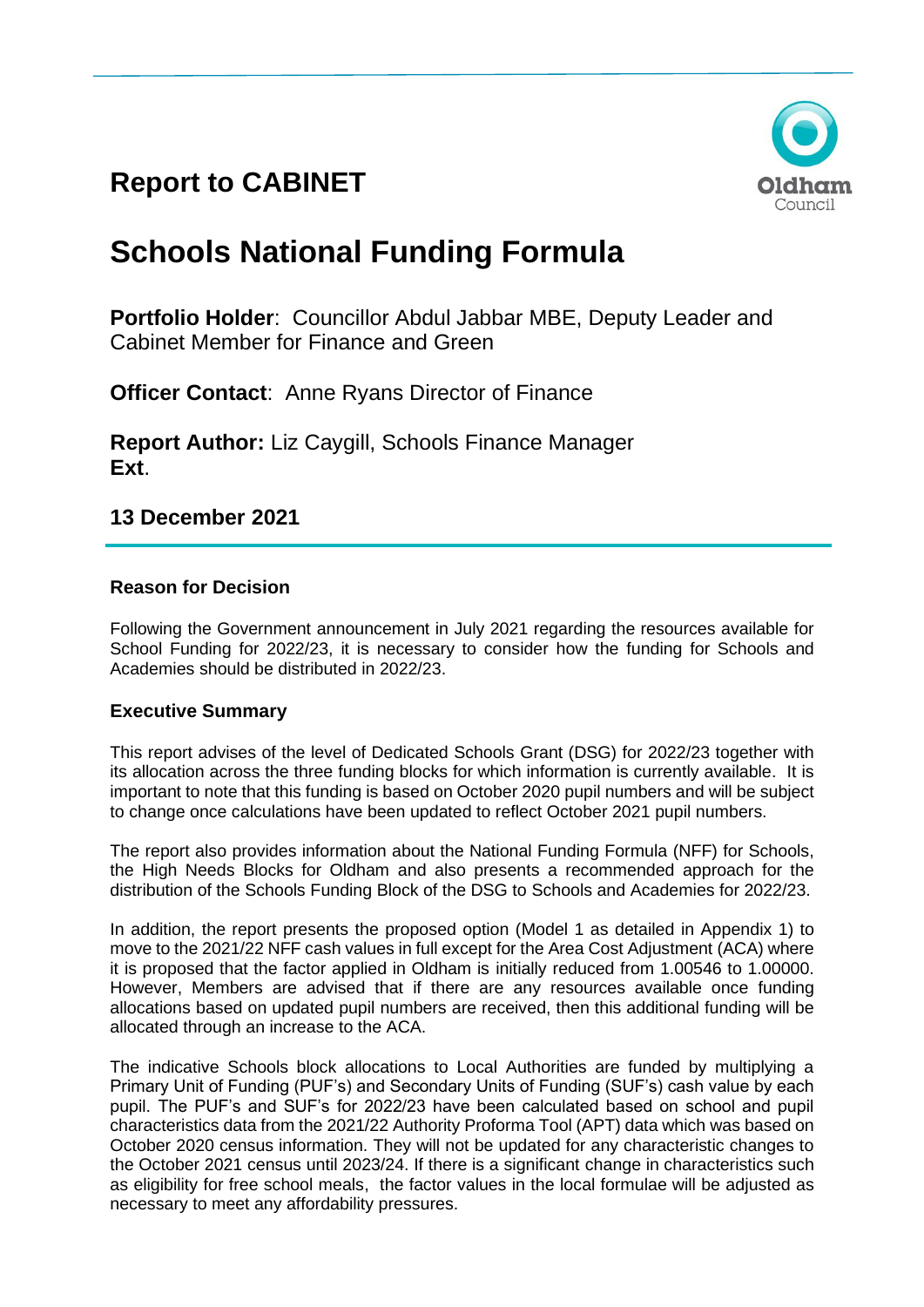It is also proposed that there is up to a 0.5% movement of funding from the Schools Block to the High Needs Block in order to manage the DSG (which is currently in a deficit position) so that the DSG is brought back into a balanced position by the end of 2023/24 as required by the Department for Education.

However, following the Government's Spending Review and the announcement that there will be £1.6bn in additional funding for 2022/23 budgets, on top of the year-on-year increase already confirmed, the proposed transfer will be reviewed to see if there is still a requirement for a 0.5% transfer from the Schools Block once detailed funding is known.

# **Recommendation**

That Cabinet approves:

- 1) The model outlined in the report which is a move to the 2022/23 NFF cash values in full except for the Area Cost Adjustment factor, which is reduced to 1.00000 but with the opportunity to adjust the ACA if there are any resources available once actual 2022/23 funding allocations are received.
- 2) The adjustment of the model if there is a significant change in characteristics such as eligibility for free school meals to meet any affordability pressures; and
- 3) Up to a 0.5% transfer of funding between the Schools and the High Needs Blocks subject to the receipt of detailed additional funding information (arising from the Spending Review announcement) which will determine if the transfer is still required once details of the additional funding for 2022/23 are available.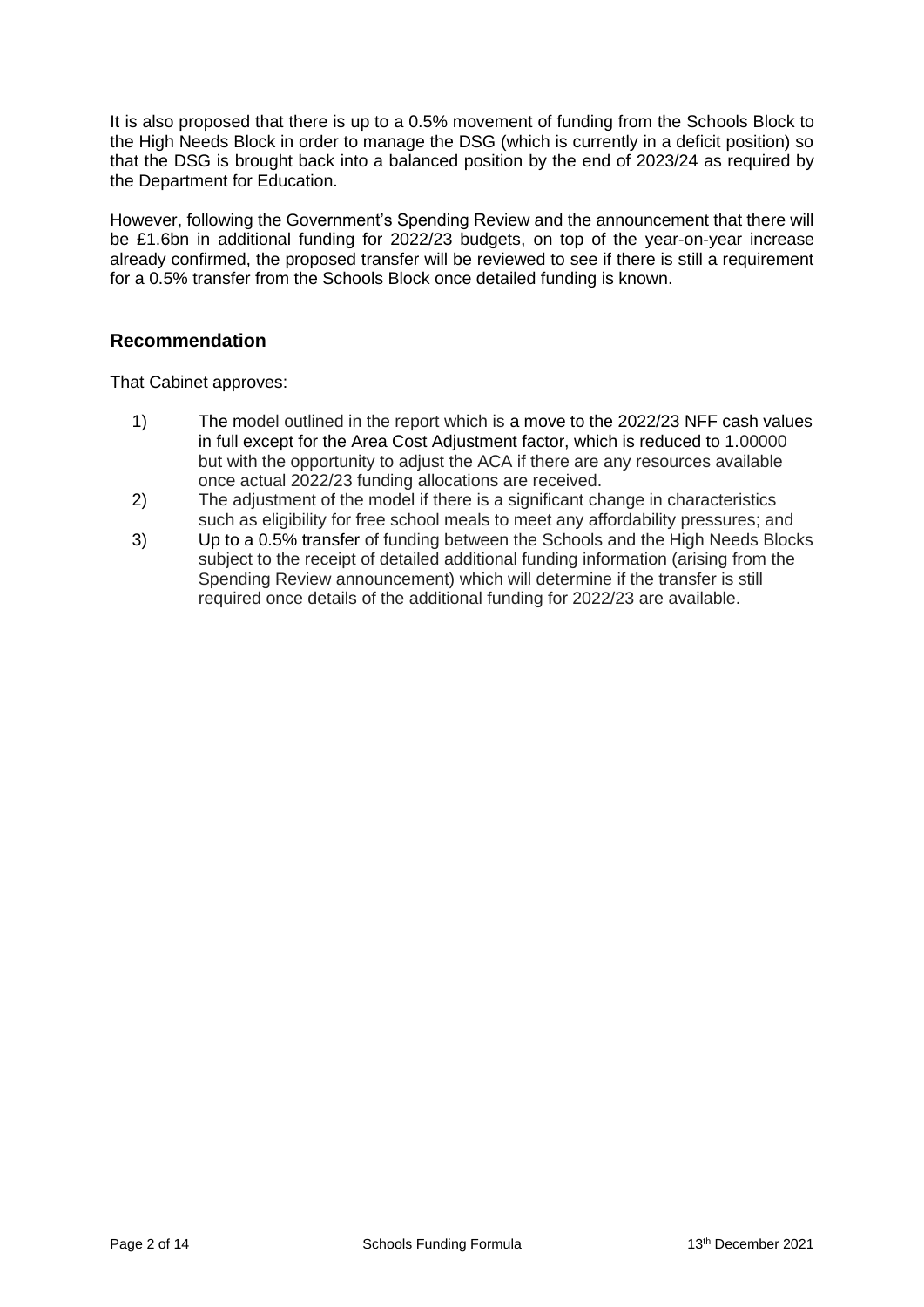## **Schools National Funding Formula**

# **Background**

- 1.1 The Dedicated Schools Grant (DSG) is a ringfenced grant payable to Local Authorities by Government for the funding of schools and academies. Over a number of years, the Government is changing the way it funds schools via the DSG from locally agreed arrangements towards a standard means of allocating resources. This is known as the National Funding Formula (NFF).
- 1.2 The DSG is made up of 4 blocks of funding
	- Schools
	- High Needs
	- Early Years
	- Central Schools Services

The **Schools Block** covers funding for:

- a) Individual mainstream schools and academies
- b) Growth funding for planned growth by the LA in schools.

#### The **High Needs Block** supports:

- a) Provision for children and young people with special educational needs and disabilities (SEND) from their early years to age 25 in a range of provision including Special Schools, the Pupil Referral Unit, Post 16, Out of Borough and Independent in Borough placements, and the additional number of children with Education, Health and Care plans in mainstream schools.
- b) Council centrally retained expenditure for High Needs.

#### The **Early Years block** covers:

- a) Two-Year-old Funding
- b) Early Years Funding in Schools and Private, Voluntary and Independent provision (PVIs)
- c) Centrally retained expenditure for under 5's.

#### The **Central Schools Services block** covers:

- a) Funding previously allocated through the retained duties element of the Education Services Grant (ESG) which was discontinued from 2018/19
- b) Central school services which includes the expenditure related to Schools Forum, Premature Retirements, Admissions service, and School Improvement
- c) School Licenses
- d) Statutory and Regulatory duties.
- 1.3 Each of the 4 blocks is determined by a separate National Funding Formula which calculates the funding due to Local Authorities. The Department for Education (DfE) has calculated the funding the Local Authority will receive for the Schools Block as if the National Funding Formula had been applied to Schools.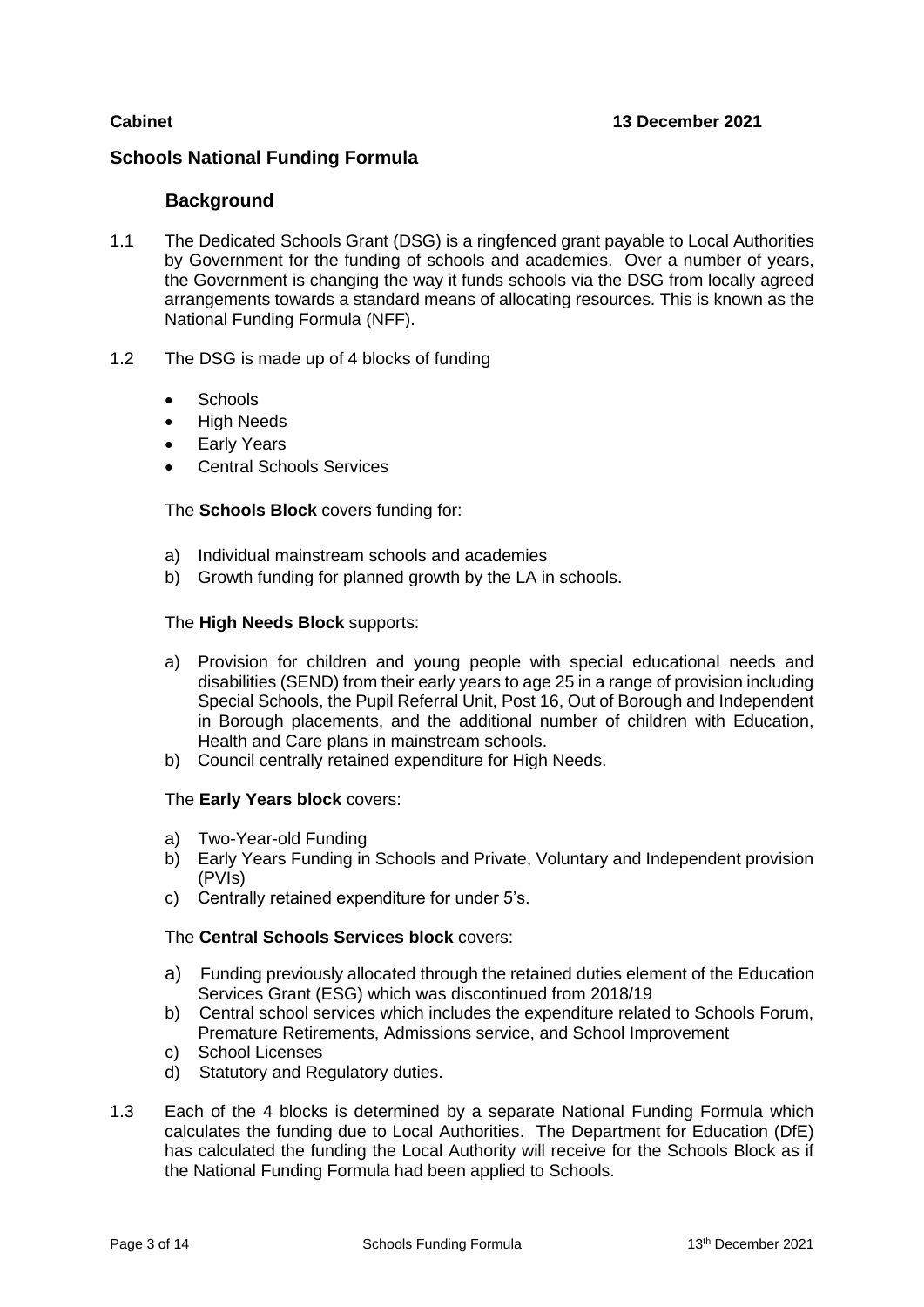- 1.4 There has been little change in the national funding arrangements between those operating in 2021/22 and those proposed for 2022/23 and therefore, as will be explained later, there is no requirement for Authorities to move further to the funding allocation methodology that was initially introduced by the NFF in 2018/19. It remains the role of the Local Authority in 2022/23 to determine the funding for Schools and Academies via their Local Funding Formula for the Schools Block.
- 1.5 There is a requirement for a Local Authority (LA) to consult with Schools and Academies on the DSG allocation methodology that will be applied for the forthcoming financial year. Therefore, consultation on the 2022/23 Oldham DSG funding methodology ran from 18 October to 12 November 2021. The outcome of the consultation was presented to the Schools Forum at its meeting of 17 November 2021 and is shown in sections 2.32 to 2.34 below.

# **2 Current Position**

#### **Funding Announcements**

- 2.1 On 19 July 2021, the Department for Education (DfE), via the Education and Skills Funding Agency (ESFA) published provisional DSG funding allocations for 2022/23.
- 2.2 The 2022/23 indicative DSG for Oldham is £274.906m. As illustrated in the table below, this excludes funding for both the Early Years Block for 2022/23 and the Schools Block Growth, both of which are expected to be notified in December 2021. If these two areas are excluded, there has been an overall increase in funding of £10.313m between 2021/22 and 2022/23. The initial allocations as notified are based on October 2020 pupil numbers. The final allocations for 2022/23 will be calculated using the October 2021 census which will be announced in December 2021.

| <b>Dedicated Schools Grant (DSG)</b>            | 2021/22<br>£000 | 2022/23<br>£000 | <b>Difference</b><br>£000 |
|-------------------------------------------------|-----------------|-----------------|---------------------------|
| <b>Schools Block</b>                            | 217,425         | 223,598         | 6,173                     |
| <b>High Needs Block</b>                         | 44,550          | 48,904          | 4,354                     |
| Central Schools Services Block - on-going costs | 1,557           | 1,555           | (2)                       |
| Central Schools Services Block - historic costs | 1,061           | 849             | (212)                     |
| <b>Sub Total</b>                                | 264,593         | 274,906         | 10,313                    |
| Early Years Block                               | 19,715          | tbc             | (19, 715)                 |
| <b>Schools Block Growth</b>                     | 1,224           | tbc             | (1,224)                   |
| <b>Total</b>                                    | 285,532         | 274,906         | (10, 626)                 |

# **Table 1 2021/22 DSG and the Indicative Allocation for 2022/23**

2.3 The Central School Services Block (CSSB) provides funding for Local Authorities to carry out central functions on behalf of maintained Schools and Academies. The Block comprises two distinct elements: on-going responsibilities and historic commitments. For 2022/23, historic commitments have been reduced by a further 20%. The DfE will continue to unwind this funding in future years. As a result, the allocation for Oldham for 2022/23 has reduced by £0.212m. There has been a further reduction of £0.002m, for on-going responsibilities. The impact of these reductions will be managed as part of the Council's 2022/23 budget setting process.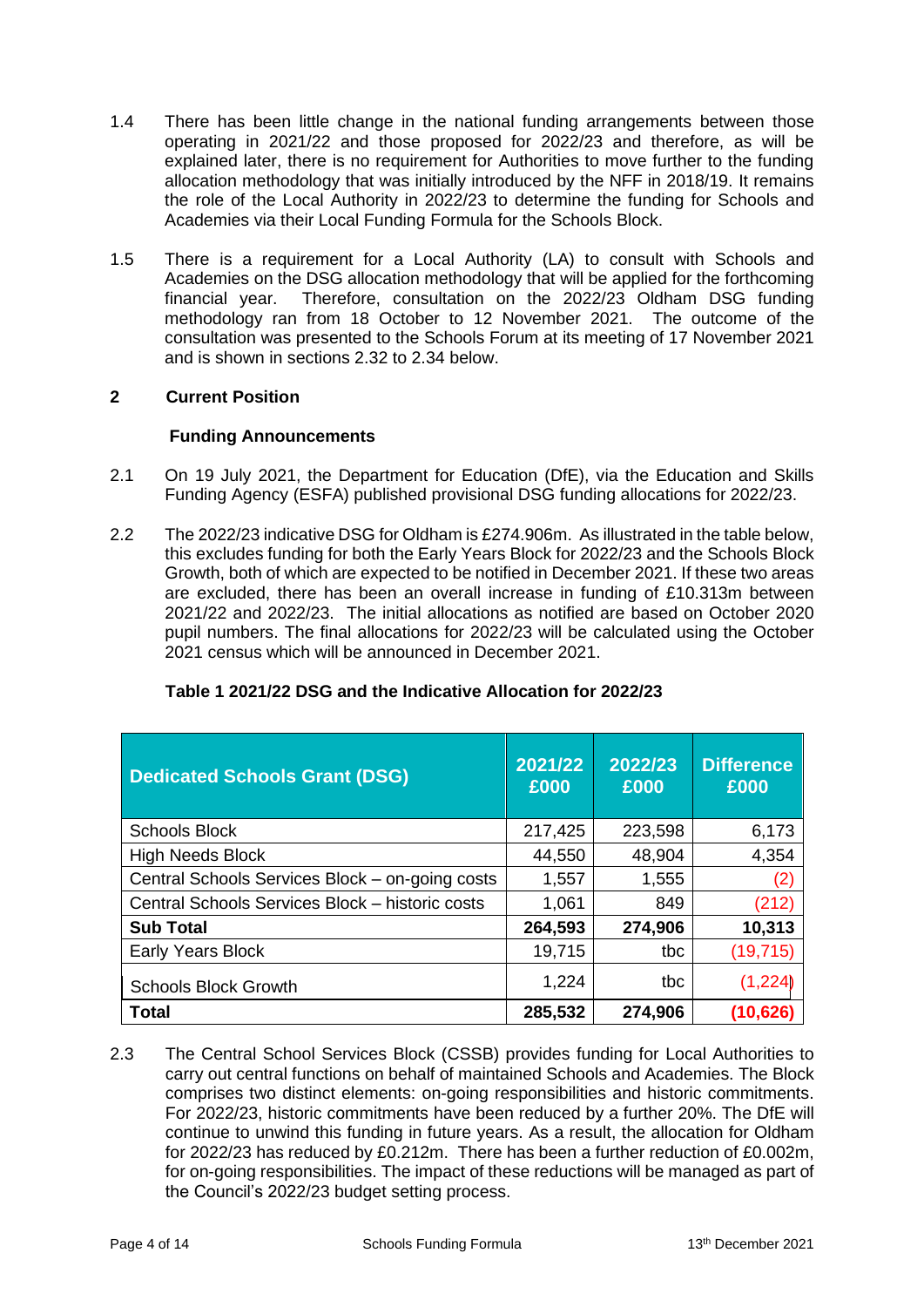- 2.4 The indicative Schools Block allocations to Local Authorities are funded by multiplying a Primary Unit of Funding (PUF's) and Secondary Units of Funding (SUF's) cash value by each pupil. The PUF's and SUF's for 2022/23 have been calculated based on school and pupil characteristics data from the 2021/22 Authority Proforma Tool (APT) data which was based on October 2020 census information. They will not be updated for any characteristic changes to the October 2021 census until 2023/24. If there is a significant change in characteristics such as eligibility for free school meals, the factor values in the local formulae will be adjusted as necessary to meet any affordability pressures.
- 2.5 The DfE has also issued financial information on the funding that individual schools would receive if the Local Authority moved in full to the NFF for 2022/23. These illustrative allocations are based on 2020 pupil data and characteristics. Each school can view the calculation of its budget via the DfE COLLECT Portal
- 2.6 In 2022/23 the DfE will provide funding in the School's Block as follows:
	- (a) An increase of around 3.00% on 2021/22 NFF cash values (not locally set cash values) for pupil led factors, excluding Free School Meals (FSM) and the Minimum Funding Guarantee (MFG)
	- (b) An increase of 2.17% in line with inflation for Free School Meals
	- (c) Area Cost Adjustment (ACA) once the NFF cash values have been set for those factors at point (a) and (b) above, an area cost adjustment then inflates the allocation using a weighted multiplier. The ACA is a nationally determined weighting which is calculated based on differences in salary costs throughout the country and general labour market costs. The ACA will therefore be different in each local authority. In Oldham the ACA is 1.00546.

It is important to note that the 2022/23 Oldham funding formula (discussed in detail later in the report) proposes an ACA factor of 1.00000. However, any resources available once actual allocations are received will be allocated through an increase to the ACA. It is considered that adjusting the ACA i.e., increasing cash values, is the most equitable way to allocate any remaining funding. This will impact on all cash values equally. If there was to be an adjustment to just one of the factors, the increase would not be seen fairly by all schools.

- (d) An increase of 2.97% on 2021/22 NFF cash values (not locally set cash values) for lump sum
- (e) A Minimum Funding Level per pupil of £4,265 in primary and £5,525 secondary.
- (f) A Minimum Funding Guarantee of 2.00% and no capping for any gainers.
- 2.7 As a result of the DfE notifications, the indicative High Needs Block allocation of has increased between 2021/22 and 2022/23 by £4.354m to £48.904m. The actual allocation for High Needs will change further having regard to changes in pupil and student numbers and their movement between Local Authorities through the basic entitlement factor and import/export adjustment. The High Needs Block of the DSG has been in a deficit position for several years and even with this increase in resources, is forecast to remain in a cumulative deficit position. The funding pressure that this High Needs position has caused, has resulted in the whole DSG being in a deficit position. Over the past six years, the Council and Schools Forum have agreed a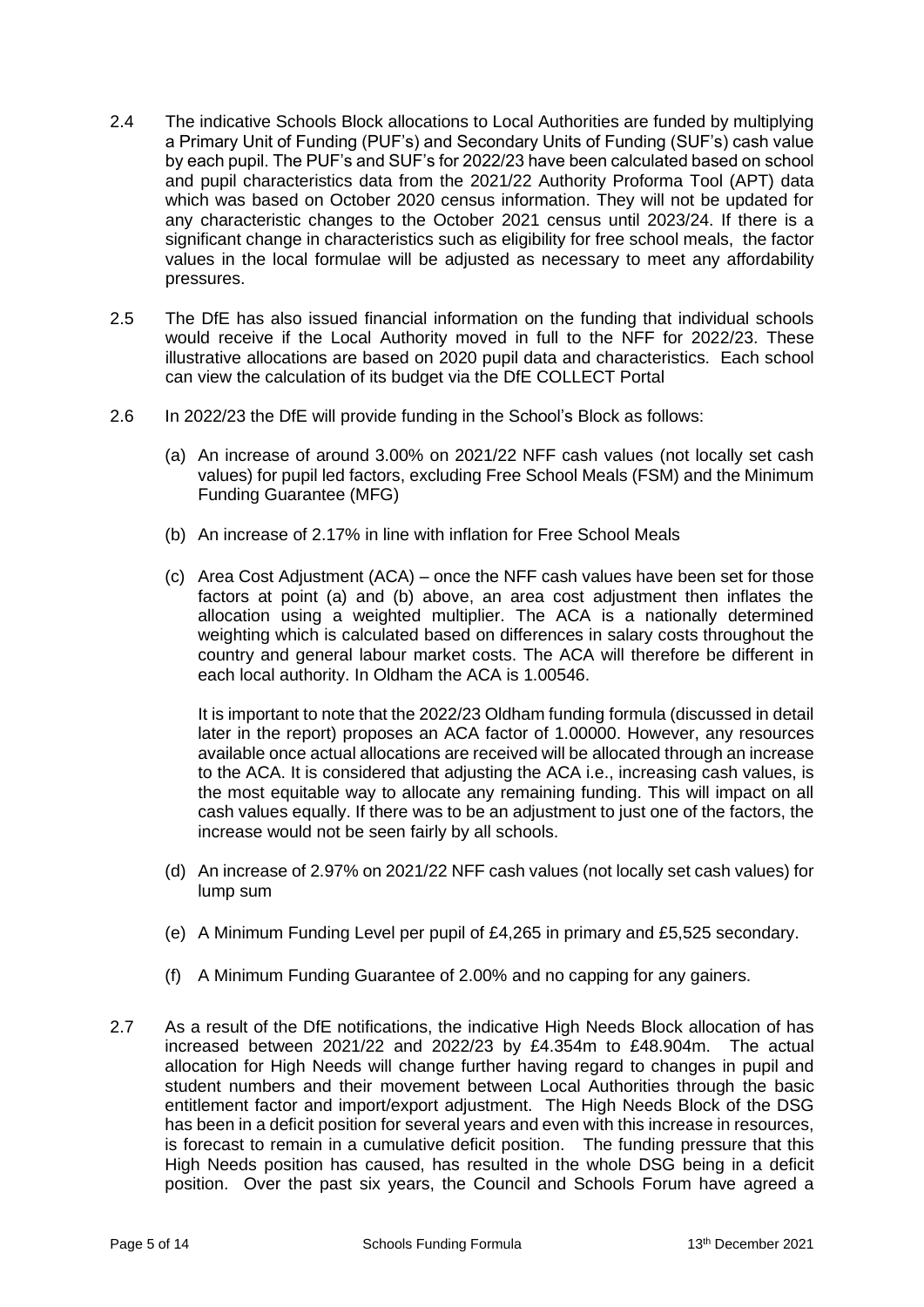movement of funding from the Schools to the High Needs Block as a means of managing this deficit.

2.8 The table below shows the approved cash movements from the School's Block by financial year and as a percentage. This has been an extremely important, indeed a vital, means of managing the DSG financial position and highlights the collaborative way in which Schools Forum has worked to support the Oldham Schools family.

| <b>Financial Year</b> | £000  | % Movement<br><b>Between Blocks</b> |
|-----------------------|-------|-------------------------------------|
| 2016/17               | 385   | 0.21                                |
| 2017/18               | 2,380 | 1.29                                |
| 2018/19               | 1,878 | 1.00                                |
| 2019/20               | 1,594 | 0.84                                |
| 2020/21               | 1,009 | 0.50                                |
| 2021/22               | 1,049 | 0.50                                |

**Table 2- Approved Movements from the Schools Block to High Needs Block**

- 2.9 The 2022/23 consultation process with schools set out the proposal for a further movement of funding between the Schools and High Needs Block. Therefore, the Council sought Schools Forum agreement to the transfer of 0.5 % to the High Needs Block. In this regard it is important to note that the 2022/23 High Needs funding is expected to be sufficient to cover estimated in-year spending demands in the High Needs Block, but this does not address the cumulative deficit position.
- 2.10 The Spending Review announcement on 27 October 2021 (after the 2022/23 consultation process had begun) advised that there will be £1.6bn in additional funding for 2022/23 schools budgets, on top of the year-on-year increase already confirmed. Therefore, a key element of the consultation with Schools Forum was that the proposed transfer will be reviewed to see if there is still a requirement for a 0.5% transfer from the Schools Block once detailed funding allocation is known. Whilst additional funding is welcome, the lack of certainty about the level of any additional funding or how it will be directed to support schools is creating a challenge in schools' budget setting arrangements for 2022/23.

#### **The DSG Recovery Plan/ Management Plan**

- 2.11 Members will be aware that the DSG deficit position has required the Council to liaise with the DfE about a Recovery Plan to take the DSG into a balanced/surplus position by the end of 2023/24. In line with the revised guidance on DSG deficits, on 20 May 2021, Oldham had an informal meeting with ESFA Local Authority funding colleagues and a Special Educational Needs and Disabilities adviser to discuss the DSG Recovery Plan. This meeting was to consider and agree any support that the ESFA could provide in taking forward the Recovery Plan. This meeting was attended by the Council's Director of Finance, other Finance colleagues and the Assistant Director SEND. It was agreed the Authority would submit an updated Recovery Plan using the DfE Management Plan template. This updated Management Plan was submitted on 18 October 2021 and a follow up meeting to discuss this took place on 9 November 2021.
- 2.12 The meeting with the DfE/ESFA officials went well with positive comments received with regard to the progress being made in managing the DSG deficit. As advised, DfE officials commented about the availability of additional funding to support current plans, but could provide no details as to extent or nature of the funding.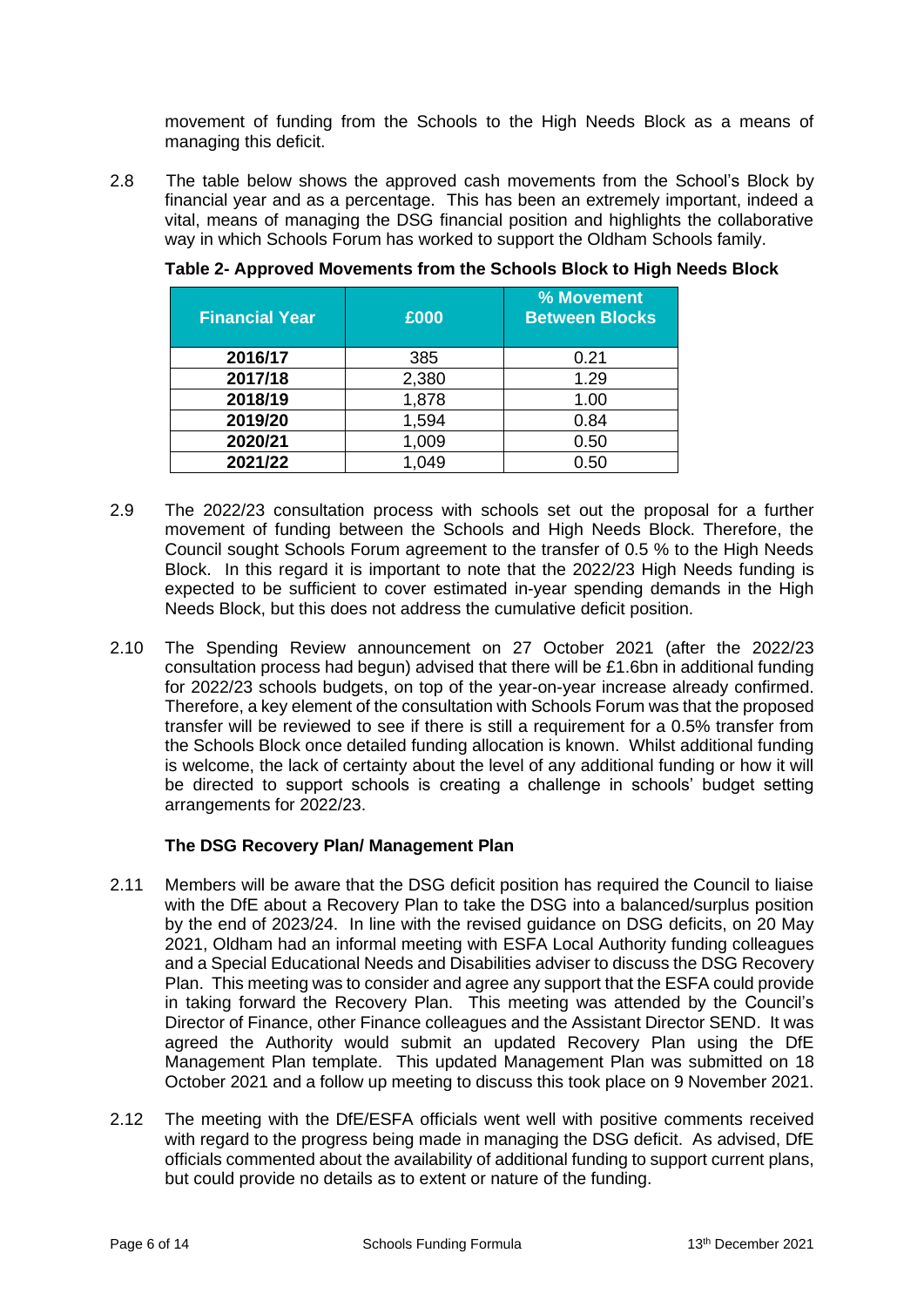- 2.13 It is obviously an important element of the financial management of the Authority that the DSG is not in a deficit position and there has been action to address this. However, the current deficit has resulted from the increase in DSG resources being more than offset by the increasing numbers of children with special needs entering the education system, predominantly resulting in increased expenditure in the High Needs Block. Action taken so far to try to reduce the deficit includes:
	- The revision of Council processes to ensure that Education Health Care Plans (EHCP's) are issued in a timelier manner and reviewed more frequently with regard to the needs of the child
	- Changes to the process for the placement of children out of borough
- 2.14 Work will continue during the remainder of 2021/22 and throughout the next two years to address the DSG deficit position, building on the work already in train, with the continued monitoring of the detailed DSG Recovery Plan. However, it is evident, that progress has been hindered by the impact of COVID-19 and the widespread disruption to the education system during 2020 and 2021.
- 2.15 The DfE expects Local Authorities to have regard to the significant increase in High Needs funding in 2022/23 on top of increases in the previous year, when making decisions on block movements, and for these to have been appropriately discussed at Schools Forum meetings. It is important to note that the Department is still allowing transfers of up to 0.5% from the Schools Block to the High Needs Block in 2022/23 with the approval of the Schools Forum.
- 2. 16 When the DSG budget was set for 2021/22, Schools Forum agreed to a 0.5% movement between the Schools and High Needs Blocks with the expectation that there would be no requirement for a transfer in 2022/23. However, as outlined later in the report, the financial position of the DSG has not improved as anticipated and therefore taking into account all known factors including the approvals process and the expectations of the DfE, it is proposed that there is a transfer between the Schools and High Needs Blocks in 2022/23 of up to 0.5%.
- 2.17 As advised above, the Spending Review promised additional funding, over and above that already notified, so any transfer between Blocks will be subject to review once the detailed additional funding information is known. As discussed at School Forum and in consultation meetings with schools, a transfer between Blocks will only take place if there is no prospect of bringing the DSG into a balanced or surplus position without it.
- 2.18 Elsewhere on the agenda, the month 6 Financial Monitoring report presents a previous iteration of the Recovery Plan (prepared at the end of September). This shows a forecast 2021/22 cumulative DSG deficit of £3.725m, reducing to £0.442m at the end of 2022/23. The Recovery Plan has now been revisited and this highlights that the DSG deficit forecast for 2021/22 has slightly increased to £3.731m.
- 2.19 The table below summarises the revised DSG Recovery Plan firstly with and then without a movement between the Schools and High Needs Block. Without a transfer the DSG is forecast to remain in deficit by the end of 2023/24. However, with a transfer from the Schools to High Needs Block in 2022/23 (but not 2023/24) the DSG is forecast to move back to a surplus of £0.844 in 2023/24.
- 2.20 The Recovery Plan also assumes cumulative savings of £0.750m across the three years from bringing pupils from out of Borough provision back in borough. However, if these savings are not achieved in full, the DSG will have an even greater deficit at the end of 2023/24 if there is no transfer between Blocks.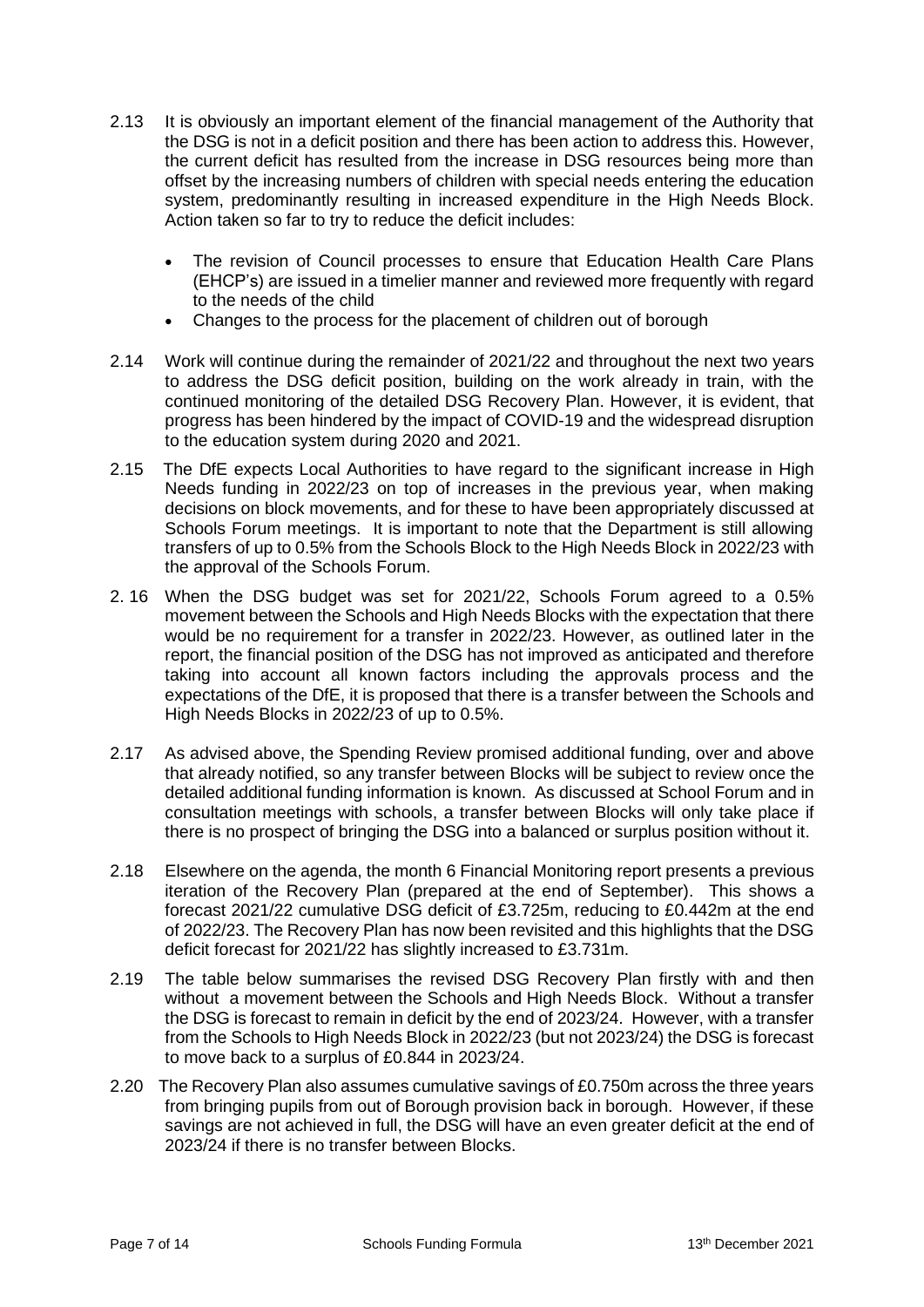#### **Table 3 - DSG Recovery Plan**

|                                                                                        | 2020/21<br>£000 | 2021/22<br>£000 | 2022/23<br>£000 | 2023/24<br>£000 |
|----------------------------------------------------------------------------------------|-----------------|-----------------|-----------------|-----------------|
| <b>Opening Balance - Surplus/(Deficit)</b>                                             | (4,916)         | (3,560)         | (3,731)         | (382)           |
| Movements per original plan                                                            | 1,048           | 5,081           |                 |                 |
| <b>Revised Forecast Variance</b>                                                       | (3,868)         | (1, 105)        | (3,731)         | (382)           |
| Estimated Additional (Pressures)/<br>Savings                                           | 308             | (5,252)         | 2,225           | 1,226           |
| <b>Indicative Transfer from Schools Block</b>                                          | 0               | 0               | 1,124           | $\Omega$        |
| <b>Revised Net Forecast</b><br>(Deficit)/Surplus with a 0.5% transfer                  | (3, 560)        | (3,731)         | (382)           | 844             |
|                                                                                        |                 |                 |                 |                 |
| <b>Revised Net Forecast</b><br>(Deficit)/Surplus without a 0.5%<br>transfer in 2022/23 |                 |                 | (1,506)         | (280)           |

#### **The Requirement for Consultation**

2.21 As advised, it is a requirement that there is consultation with schools and the Schools Forum to determine the local funding formula for schools. The timeline for such consultation for 2022/23 is highlighted in the table below. A meeting was held with the Fair Funding Group, on 3 November to discuss the issues upon which schools were being consulted. Further meetings were held with the Primary Head Teachers Group on 10 November and Secondary Head Teachers Group on 11 November. The Consultation Document setting out the issues upon which schools were being consulted was issued on 18 October is available within the Schools Forum section of the Council's website, which is accessible via the link in Section 19 (Background Papers) of this report. The consultation period ran from 18 October to 12 November 2021.

#### **Table 4- Consultation Timetable**

| <b>Consultation Stage</b>                                                                                                                                                                    | <b>Date</b>                                                                                                                     |
|----------------------------------------------------------------------------------------------------------------------------------------------------------------------------------------------|---------------------------------------------------------------------------------------------------------------------------------|
| <b>Fair Funding Group</b><br><b>Consultation with Schools</b><br><b>Schools Forum Meeting</b><br><b>Cabinet Meeting</b><br><b>Schools Forum</b><br>Schools Block Formula sent to the<br>DfF. | 3 November 2021<br>18 October to 12 November 2021<br>17 November 2021<br>13 December 2021<br>19 January 2022<br>21 January 2022 |

2.22 The Consultation Document was issued to 105 individual Schools and Academies. It outlined the proposed funding model and requested a response to the following question (together with an opportunity to provide any further comments or observations):

#### **'Do you support the Local Authority proposal of a transfer to the High Needs block of 0.5% from the Schools Block in 2022/23?'**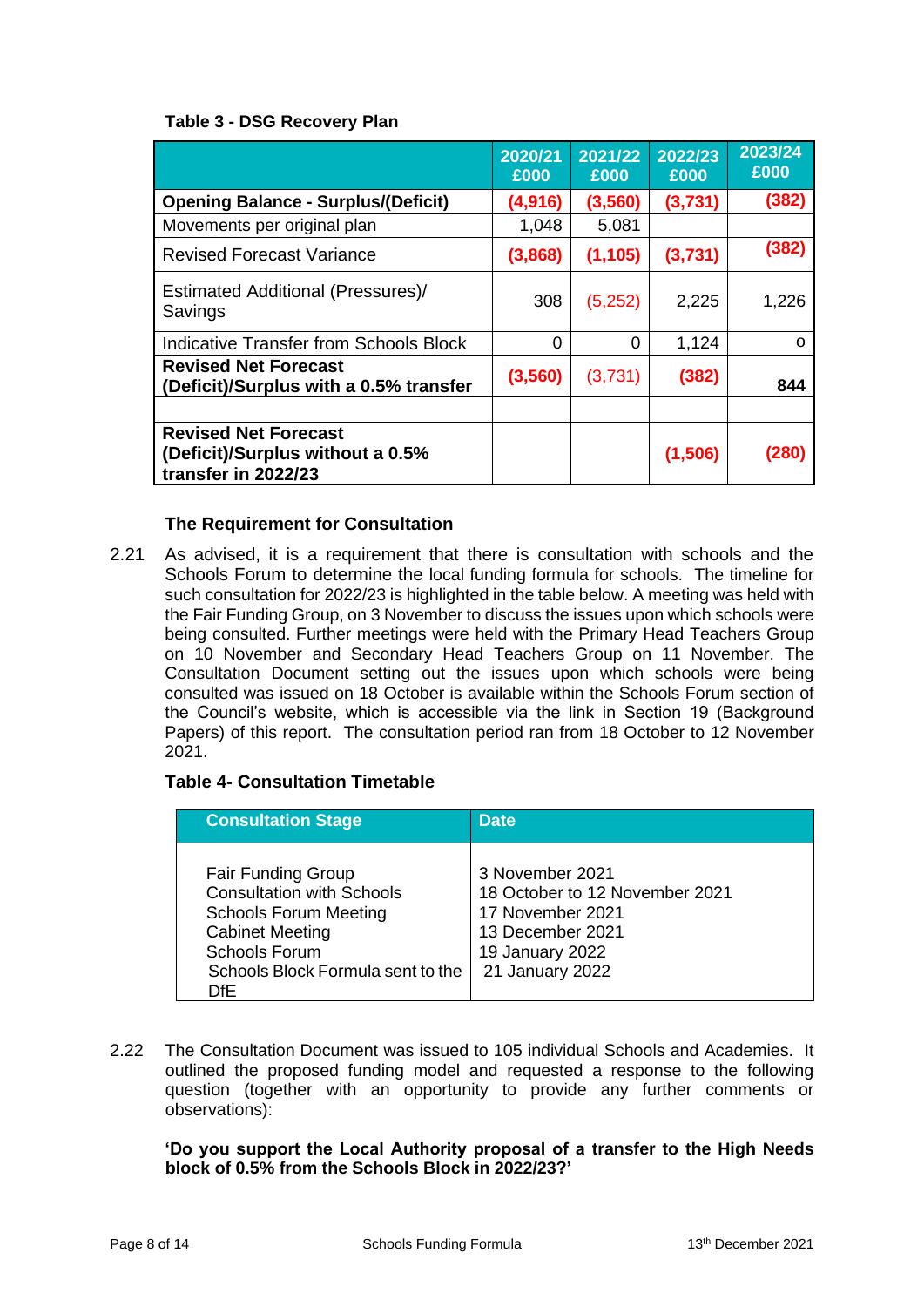All Consultation responses and comments were collated and presented to the Schools Forum on 17 November as set out in section 2.32 to 2.34 below.

#### **Consultation on the approach to the NFF**

- 2.23 The currently available NFF values has 14 factors which influence funds allocation levels, and these have been used to calculate the funding allocated to the Authority. However, for 2022/23 the distribution of funding can still have an element of local determination, hence Oldham currently has the flexibility to set its own funding formula in order to distribute the school block allocation.
- 2.24 For 2022/23 for Oldham, the proposed funding formula continues to substantially use Oldham's 2018/19 funding formula but moved fully to the National Funding Formula except for the area cost adjustment (ACA) by providing a minimum per pupil funding level of £4,265 per primary pupil and £5,525 per secondary pupil with an MFG of 2 per cent and no cap on any gainers.
- 2.25 Growth funding is within Local Authorities' Schools Block DSG allocation. The growth fund is to support pupil growth relating to LA planned basic need for schools where it has been already been agreed with the LA that there will be an increase in the planned admission numbers (PAN) by means of the provision of a school extension. There is an estimated closing balance on the growth fund of £0.655m for 2021/22. It is proposed to use £0.288m of the £0.655m growth funding to support the proposed 0.5% Schools to High Needs Block transfer. Funding part of the transfer in this way means that individual schools' allocations are protected. If applied, this would leave an indicative growth fund balance of £0.367m.
- 2.26 Two options for Oldham's funding formula for 2022/23 have been modelled and were issued to schools for consultation. One model reflects schools funding allocations if Oldham moved to the NFF cash values in full and there was an adjustment to the ACA element of the formula. This is the proposed model for 2022/23. Also modelled was the movement to NFF cash values in full and there was an ACA element of the formula of 1.005
- 2.27 The proposed option is based on current characteristics as outlined at 2.4 and is subject to change when the actual numbers of pupils included in the October 2021 census is notified to the Council. This data will be released in late December 2021 and the allocations will then be revised.
- 2.28 The proposed approach has been based on 3 key principles:
	- The presentation of what is considered to be the fairest allocation of resources for Oldham Schools and Academies having regard to prevailing pressures and issues
	- To ensure that Oldham Schools are best placed for smooth implementation when the National Funding Formula for Schools is fully introduced
	- The positive management of the DSG deficit position
- 2.29 It is important to note that the key components of the financial strategy to bring the DSG towards a balanced position are as follows;
	- a) A proposed move to the 2022/23 NFF cash values in full except for the ACA where it is proposed that the factor applied in Oldham is reduced from 1.005 to 1.00000.

Any resources available once actual allocations are received will be allocated through an increase to the ACA. It is considered that by adjusting the ACA i.e. increasing cash values, this is the most equitable way to allocate any remaining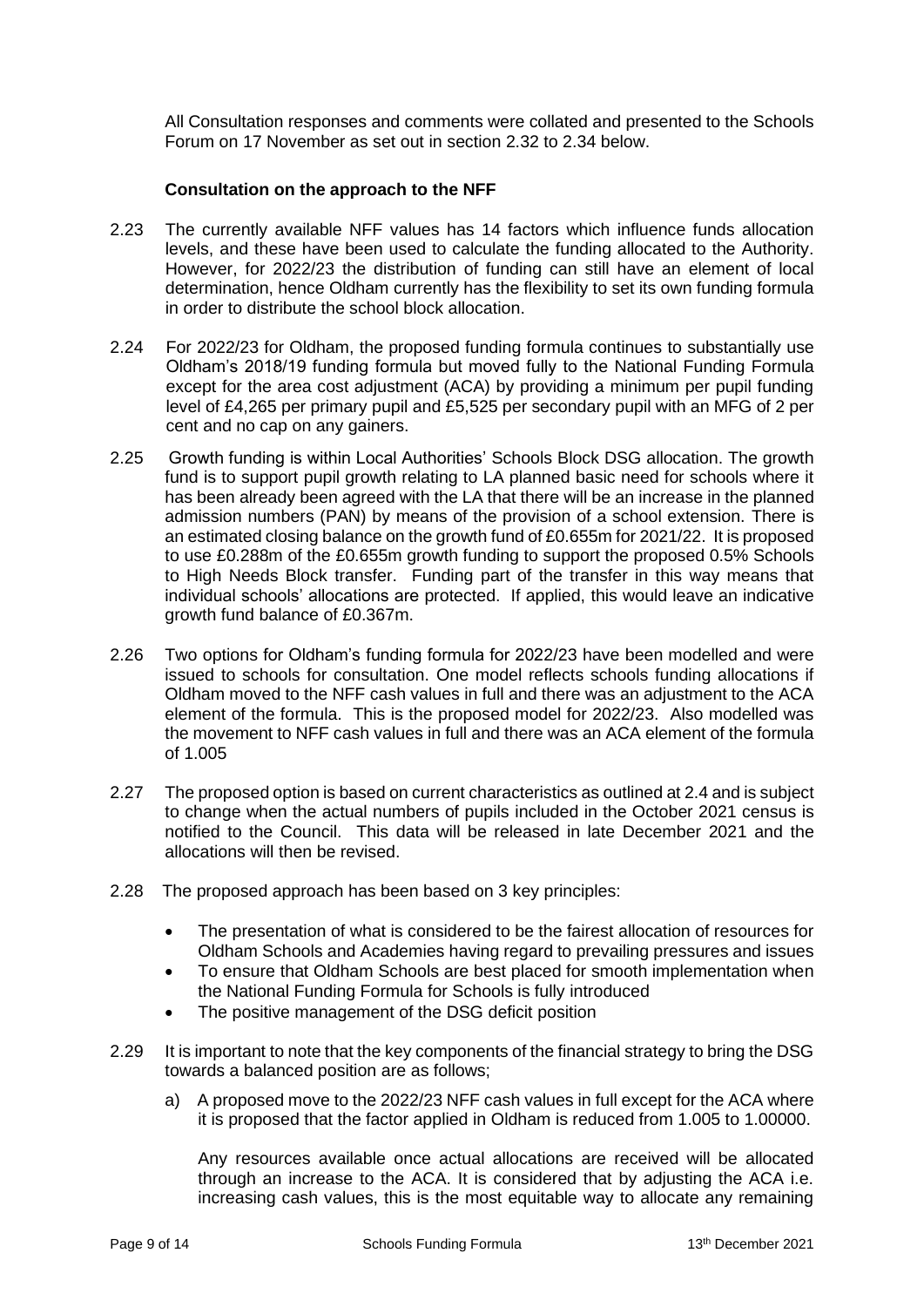funding. This will impact on all cash values equally. If there was to be an adjustment to just one of the factors, the increase would not be seen fairly by all schools.

- b) A 0.5% transfer of funding between the Schools and the High Needs Blocks in 2022/23.
- 2.30 A summary of the model follows and detailed calculations are attached at Appendix 1. In reviewing the model, it may be useful to note the following;
	- a) Local Authorities may top-slice the Schools Block of the DSG in order to create a Growth Fund to support schools which are required to provide extra places in order to meet basic need within the Authority, including pre-opening, diseconomy of scale and reorganisation costs. In this regard the Schools Block predicted in the option table in section 2.31 shows the funding available to schools at £227.493m which includes an estimated £1.351m for growth funding and an estimated funding brought forward for Growth of £0.655
	- b) From 2019/20, there has been a new approach for allocating funding to Local Authorities to support schools with significant in-year growth in pupil numbers. Local Authorities will be funded according to actual levels of pupil number growth, rather than on the basis of historic spend. Appendix 2 details the current growth funding for Oldham schools.

#### **Proposed Funding Model**

2.31 The model proposes a 0.5% movement to the High Needs Block at an estimated value of £1.124m from the growth fund within the Schools Block. The model uses the cash values based on moving to the NFF values in full except for the ACA which will be set at 1.00000. This is considered to be the fairest method of financing a 0.5% movement to the High Needs Block as it does not impact on schools been funded at NFF cash values. The figures used are provisional estimates and will be revisited once final allocations are received. If there is a balance remaining when actual funding is received this will be transferred to the Area Cost Adjustment to increase the funding allocations for schools.

| <b>Model</b>                                        | £000    | £000    |
|-----------------------------------------------------|---------|---------|
| <b>Schools Block</b>                                |         | 225,487 |
| Estimated additional Schools Block for growth       |         | 1,351   |
| Estimated growth b/fwd.                             |         | 655     |
| <b>Funding Available to allocate to schools</b>     |         | 227,493 |
|                                                     |         |         |
| Formula Allocation to Schools based on October 2020 | 222,330 |         |
| <b>Pupils</b>                                       |         |         |
| Cost of Oasis Leesbrook and Brian Clarke Schools    | 3,230   |         |
| Growth                                              |         |         |
| Current funding allocated through school's block    |         | 225,560 |
| Estimated explicit growth 2022/23 for planned       |         | 809     |
| expansions                                          |         |         |
| Proposed Transfer to Schools Block                  |         | 1,124   |
|                                                     |         |         |
| <b>Balance Remaining</b>                            |         | 0       |

#### **Table 5 – Proposed Allocation of the 2022/23 DSG**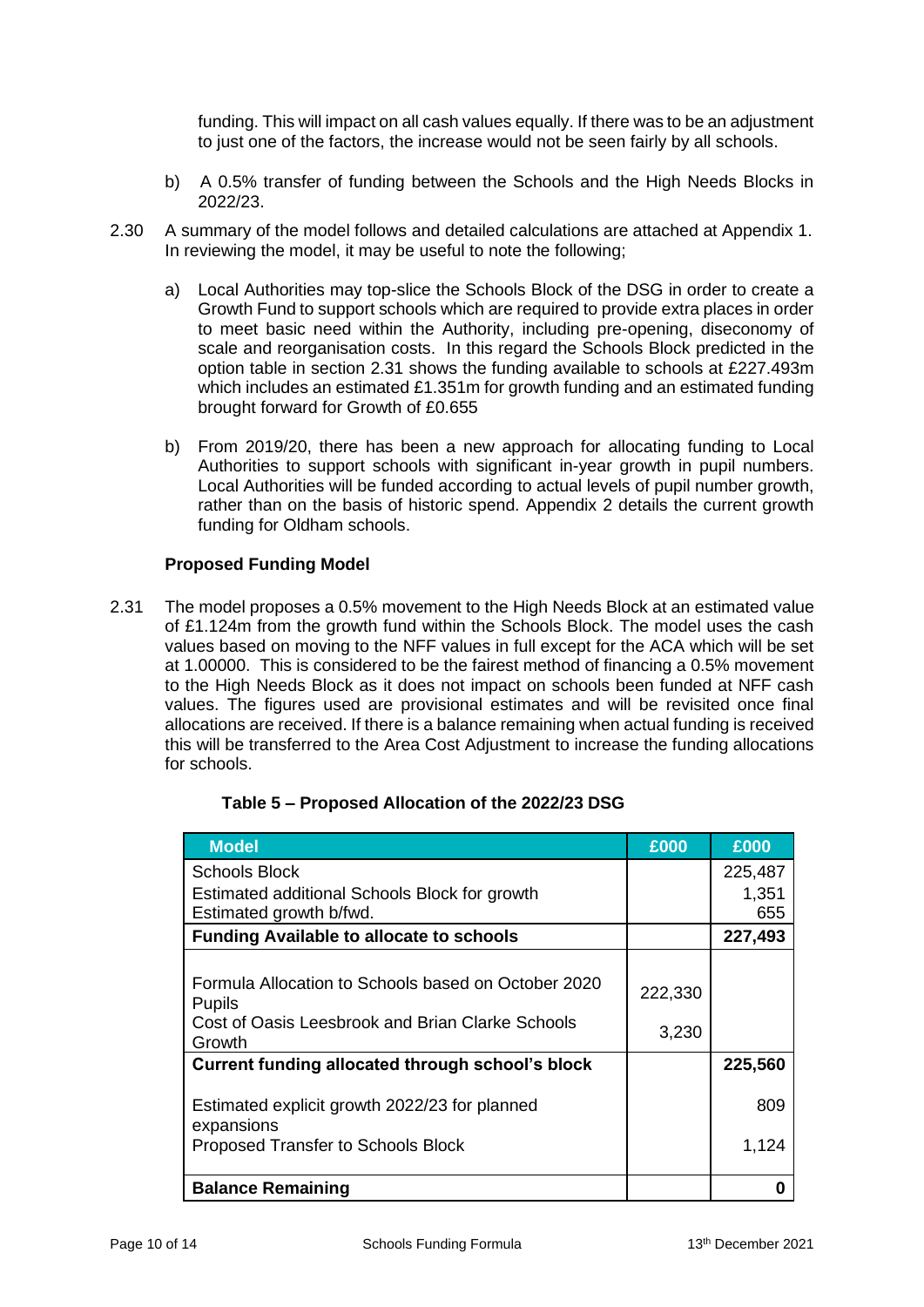#### **Outcome of the Consultation with Schools**

2.32 The consultation with 105 Schools and Academies closed on 12 November 2021. The number of responses to the consultation is shown in the Table below. As can be seen, the overall response rate was 14%, with responses varying between sectors.

## **Table 6 Consultation Responses in Total**

| Type         | <b>Number of</b><br><b>Responses</b> | <b>Number of</b><br><b>Consulted</b> | Response<br><b>Rate</b> |
|--------------|--------------------------------------|--------------------------------------|-------------------------|
| Primary      | 12                                   | 86                                   | 14%                     |
| Secondary    | 3                                    | 13                                   | 23%                     |
| Special      |                                      |                                      | 0%                      |
| <b>Total</b> | 15                                   | 105                                  | 14%                     |

2.33 The response to the consultation question is shown in the table below and highlights that although there was a low response, 60% of respondents agreed with the proposal for the 0.5% movement.

#### **Table 7 Consultation Responses in Detail**

| <b>Question</b>                                                                                                                        | <b>ANSWER</b><br><b>YES</b> | <b>ANSWER</b><br><b>NO</b> | <b>TOTAL</b> |
|----------------------------------------------------------------------------------------------------------------------------------------|-----------------------------|----------------------------|--------------|
| Do you support the Local Authority<br>proposal of a transfer to the high<br>needs block of 0.5% from the<br>Schools Block in 2022/23?' | 9                           | 6                          | 15           |
|                                                                                                                                        | 60%                         | 40%                        | 100%         |

2.34 After consideration of the consultation responses and the reports presented for discussion, Schools Forum, at its meeting on 17 November 2021, resolved unanimously to approve the funding formula proposed for 2022/23 with up to a 0.5% transfer of funding between the Schools and the High Needs Blocks subject to the receipt of detailed additional funding information (arising from the Spending Review announcement) which will determine if the transfer is required

(Votes: 7 for and 0 against – 100% in favour, a unanimous decision).

#### **Updated DSG Recovery Plan**

2.35Following Schools Forum, the table below shows the revised Recovery Plan which incorporates the approved 0.5% movement and illustrates that with the increased funding anticipated and the planned actions to address new operating arrangements to generate efficiencies, the DSG should be brought into a position where there is a surplus in 2023/24. This will be reviewed further once details of the Spending Review are received and the transfer between the Schools Block and High Needs Block adjusted if possible.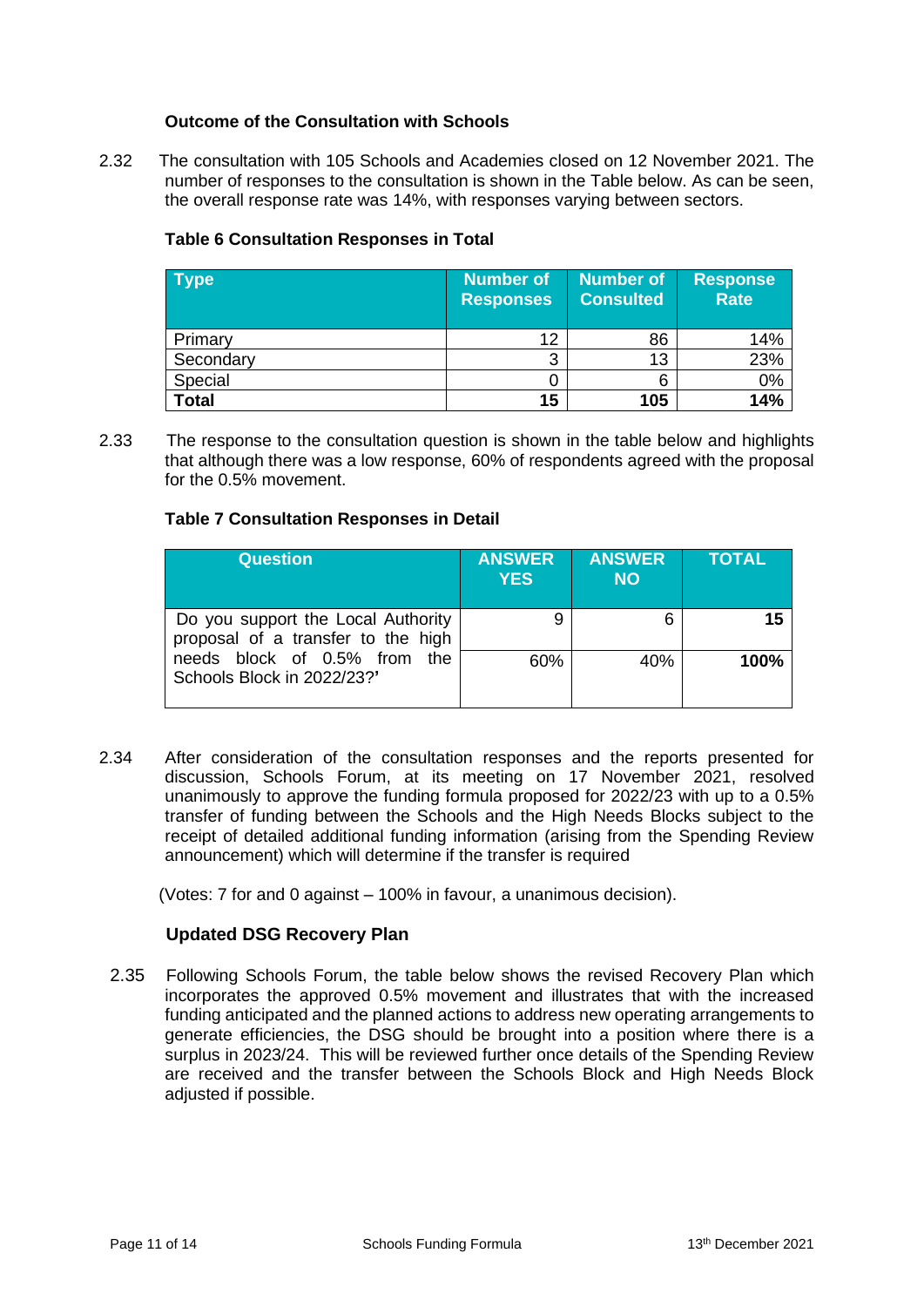# **Table 8- The DSG Recovery Plan – Updated**

|                                                                       | 2021/22<br>£000 | 2022/23<br>£000 | 2023/24<br>£000 |
|-----------------------------------------------------------------------|-----------------|-----------------|-----------------|
| <b>Opening Balance - Surplus/(Deficit)</b>                            | (3, 560)        | (3,731)         | (382)           |
| Movements per original plan                                           | 5,081           |                 |                 |
| <b>Revised Forecast Variance</b>                                      | (1, 105)        | (3,731)         | (382)           |
| Estimated Additional (Pressures)/ Savings                             | (5,252)         | 2,225           | 1,226           |
| <b>Transfer from Schools Block</b>                                    | $\Omega$        | 1,124           | Ω               |
| <b>Revised Net Forecast (Deficit)/Surplus</b><br>with a 0.5% transfer | (3,731)         | (382)           | 844             |

2.36 It is important that the DSG position is carefully monitored to ensure that the DSG deficit reduces as expected. Each Schools Forum meeting receives financial updates and Members receive information on the DSG in the Financial Monitoring reports considered at Cabinet. This will continue during 2022/23. Officers from the Children's Services Portfolio are engaged in taking forward the actions planned to support DSG efficiencies, supported by the Finance Team as appropriate.

# **3 Options/Alternatives**

3.1 There is a requirement for the 2022/23 funding formula to be agreed by Schools Forum. The report sets out the funding formula agreed unanimously by Schools Forum members at their meeting on 17 November 2021. In view of the Schools Forum decision, Members are not therefore presented with an alternative approach.

# **4 Preferred Option**

4.1 In view of the School Forum decision, the preferred option is that Members agree to accept Oldham's funding formula for 2022/23 as set out in this report. The formula is presented is to move to NFF cash values except for the ACA where the factor is 1.00000 is used but with an opportunity, if there are any resources available once actual allocations are received, to allocate these through an increase to the ACA. The formula also includes a movement of 0.5% between the Schools and High Needs Block, the requirement for which will be reviewed once detailed additional funding information is received.

## **5 Consultation**

- 5.1 The report sets out the consultation that took place with Schools and Schools Forum during October and November 2021 which has informed the recommendations of this this report
- 5.2 There has also been consultation with officers of the Council together with detailed consultation with the Cabinet Members for Education and Skills and Finance and Low Carbon.

#### **6 Financial Implications**

6.1 A key requirement of the Local Education Authority is to ensure the effective financial management of DSG resources. It is also important to ensure that those resources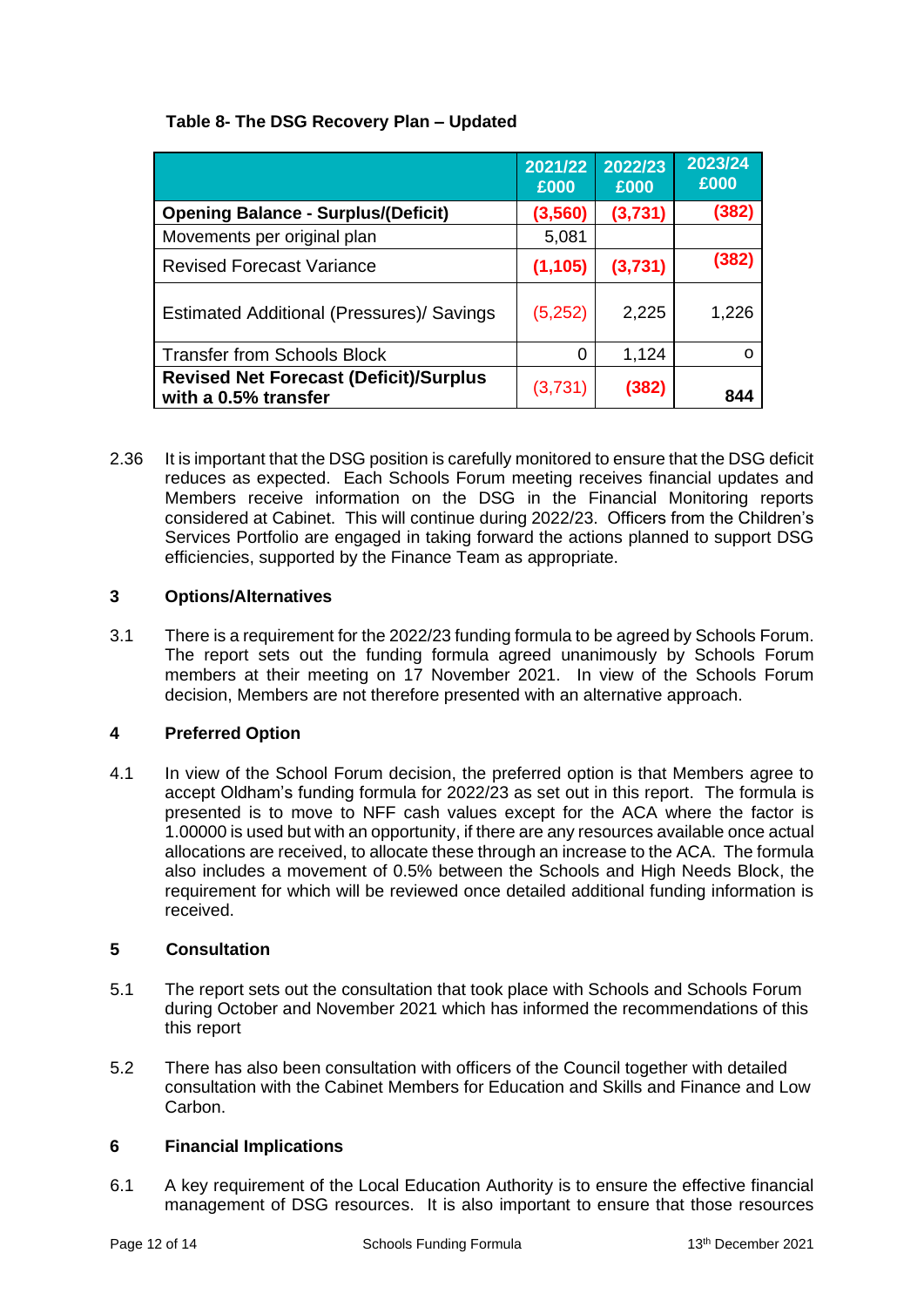that are available for allocation to schools are distributed in a fair and equitable way. A particular concern in the context of the 2022/23 allocation of resources is that the DSG is currently in a deficit position and will not be brought into a position where there is a surplus in 2023/24 unless steps are taken to manage spending within the resources available or additional funding is received.

6.2 The allocation methodology agreed by Schools Forum aims to promote effective financial management, fairness and equity in funding allocations. It will also, based on current estimates, to ensure that the DSG deficit is removed by the end of 2023/34 in line with the requirements of the DfE. This is therefore an appropriate approach to ensuring the financial sustainability of the DSG.

#### **7 Legal Services Comments**

7.1 The proposed decision is intra vires. In making the decision the usual considerations should be had in regards to "Wednesbury Reasonableness" and the results of the consultation with the Schools Forum should also be taken into account in formulating the decision. (Colin Brittain)

#### **8 Co-operative Agenda**

8.1 The School Budget Allocations supports the council's cooperative ambition empowering school staff to deliver high quality education for the residents of Oldham.

#### **9 Human Resources Comments**

9.1 There are no specific comments.

#### **10 Risk Assessments**

10.1 The key risks to the proposed allocation arrangement are the failure of the Schools Forum to agree to the movement of funds to the Schools Block and the failure of the Secretary of State to agree the funding movement if it is not agreed by Schools Forum. A revised approach will be required in this event.

#### **11 IT Implications**

11.1 There are no specific comments.

#### **12 Property Implications**

12.1 There are no specific comments.

#### **13 Procurement Implications**

13.1 There are no specific comments.

#### 14 **Environmental and Health & Safety Implications**

- 14.1 None
- **15 Equality, community cohesion and crime implications**
- 15.1 There are no specific comments.